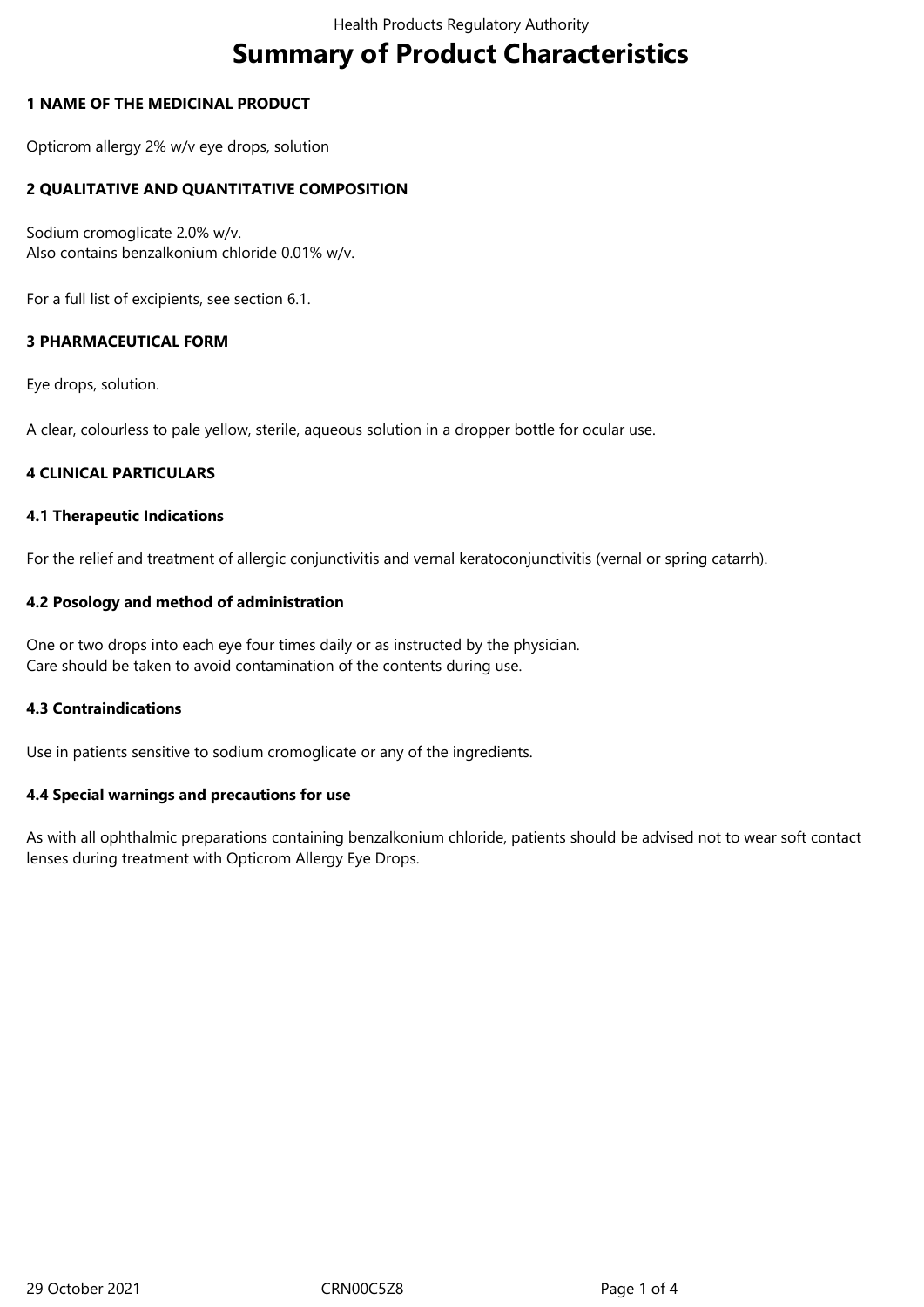None known.

#### **4.6 Fertility, pregnancy and lactation**

As with all medication, caution should be exercised, especially during the first trimester of pregnancy. Cumulative experience with sodium cromoglicate suggests that it has no adverse effects on foetal development. It should only be used in pregnancy on the advice of a physician and where there is a clear need.

It is not known whether sodium cromoglicate is excreted in the breast milk, but on the basis of its physico-chemical properties this is considered unlikely. There is no evidence to suggest that the use of sodium cromoglicate has any undesirable effects on the baby.

## **4.7 Effects on ability to drive and use machines**

As with all eye drops, instillation of Opticrom Allergy may cause transient blurring of vision. Instillation of these eye drops may cause local irritation that could impact driving or operating machinery.

#### **4.8 Undesirable effects**

Transient stinging and burning may occur after instillation. Other symptoms of local irritation have been recorded rarely.

Hypersensitivity reactions have been reported extremely rarely.

#### Reporting of suspected adverse reactions

Reporting suspected adverse reactions after authorisation of the medicinal product is important. It allows continued monitoring of the benefit/risk balance of the medicinal product. Healthcare professionals are asked to report any suspected adverse reactions via HPRA Pharmacovigilance, Earlsfort Terrace, IRL - Dublin 2; Tel: +353 1 6764971; Fax: +353 1 6762517. Website: www.hpra.ie; E-mail: medsafety@hpra.ie.

#### **4.9 Overdose**

No actio[n other than m](http://www.hpra.ie/)edical [supervision should b](mailto:medsafety@hpra.ie)e necessary.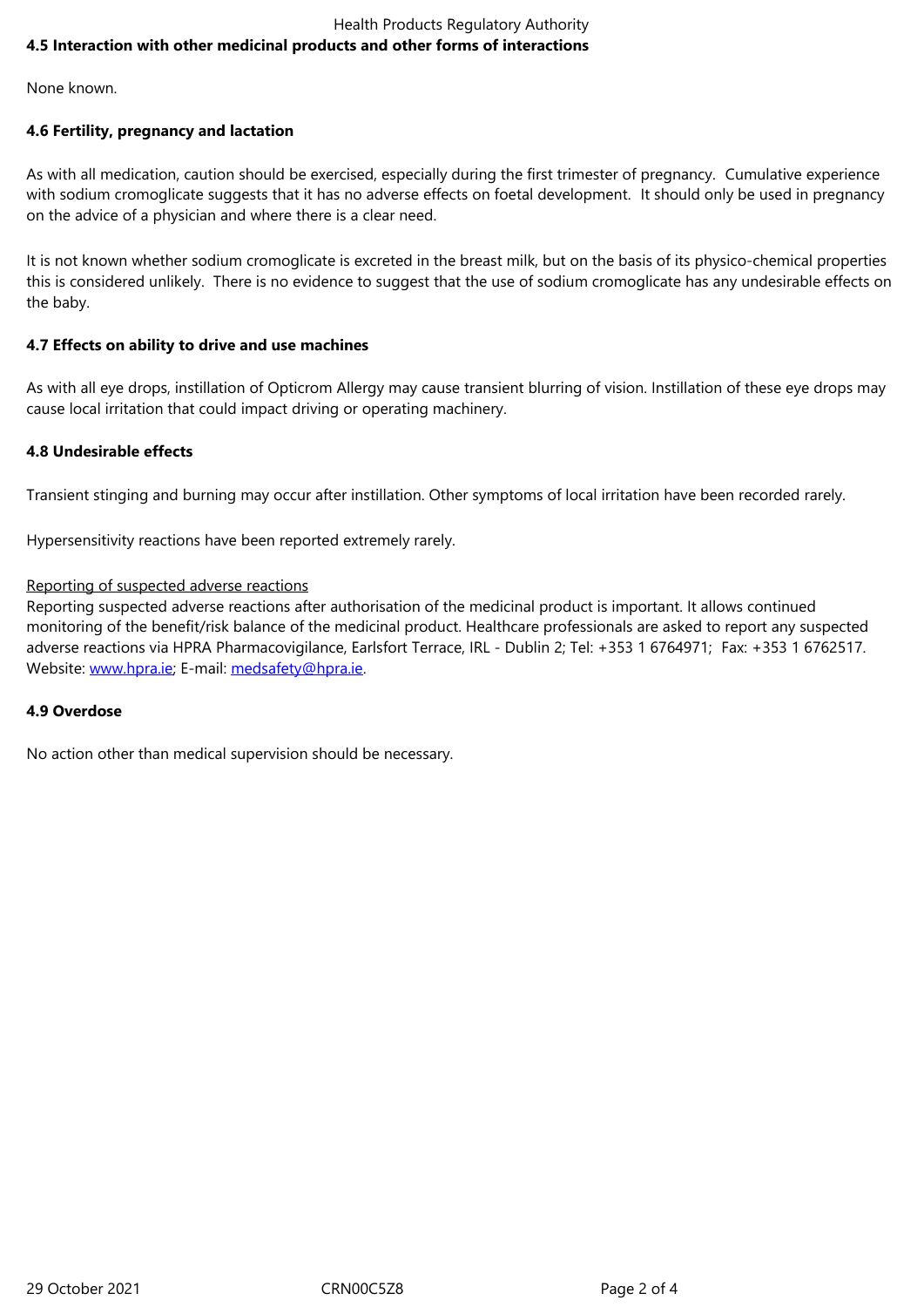## **5 PHARMACOLOGICAL PROPERTIES**

## **5.1 Pharmacodynamic properties**

*In vitro* and *in vivo* animal studies have shown that sodium cromoglicate inhibits the degranulation of sensitised mast cells, which occurs after exposure to specific antigens. Sodium cromglycate acts by inhibiting the release of histamine and various membrane derived mediators of inflammation from mast cells.

Sodium cromoglicate has no intrinsic vasoconstrictor or antihistaminic activity.

#### **5.2 Pharmacokinetic properties**

Following topical ophthalmic administration of sodium cromoglicate to normal rabbit eyes, less than 0.07% of the dose is absorbed into the systemic circulation.

Similarly, in normal volunteers, analysis of urinary excretion of the drug indicates that only a very small proportion of the dose will drain into the nasal cavity and eventually into the gastrointestinal tract from where absorption is also low. The drug has a high systemic clearance (plasma clearance 7.9  $\pm$  0.9ml min  $^{-1}$ kg<sup>-1</sup>), so that any absorbed drug is rapidly cleared from the circulation and accumulation does not occur. Studies in the rabbit indicate that the drug does not accumulate in the eye.

Sodium cromoglicate is reversibly bound to plasma proteins (»65%) and is not metabolised, being excreted unchanged in the bile and urine in approximately equal proportions.

#### **5.3 Preclinical safety data**

Animal studies have shown that sodium cromoglicate has a very low order of local or systemic toxicity.

#### **6 PHARMACEUTICAL PARTICULARS**

#### **6.1 List of excipients**

Benzalkonium chloride Disodium edetate Water for Injection

## **6.2 Incompatibilities**

Not applicable.